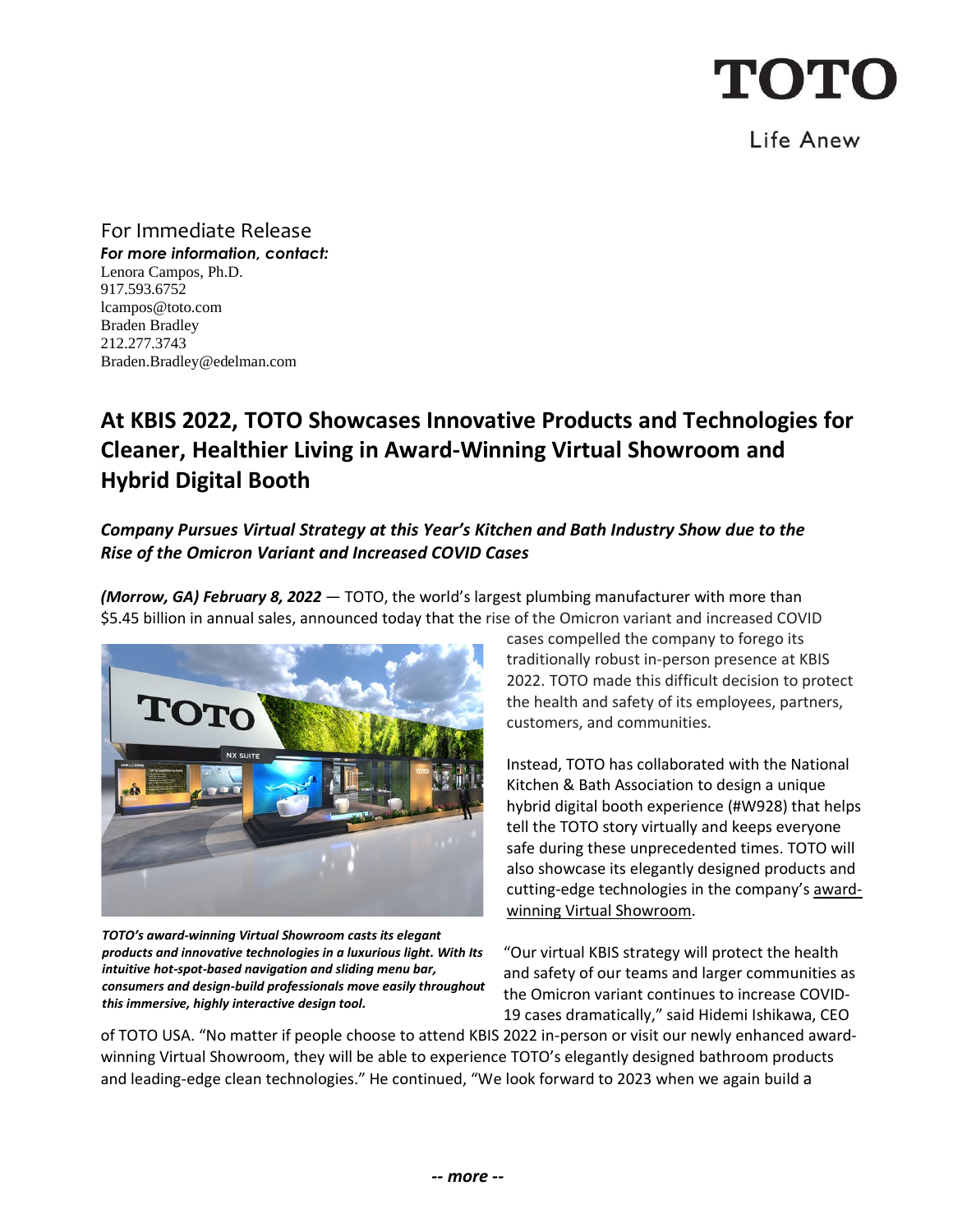### Life Anew

monumental in-person TOTO booth that not only showcases our award-winning products but also serves as a KBIS destination."

#### **New WASHLET® G450 Integrated Toilet**

At KBIS 2022, TOTO will introduce its new [WASHLET 450 Integrated Toilet,](https://www.totousa.com/washlet-with-integrated-toilet-g450-10-gpf-and-08-gpf) which offers users the height of convenience and luxury by opening, closing, and flushing automatically (manual flushing is also available).



The WASHLET G450's universal height design facilitates rising from sitting to standing, and its skirted base conceals the trapway, creating an aesthetically pleasing design that is easy to clean. Its easy-to-read touchpad remote control memorizes users' personal preferences and mounts to the wall in a magnetic cradle.

The WASHLET G450 offers TOTO world-renowned WASHLET personal cleansing system with warm aerated water to cleanse, warm air to dry, and a heated seat, among numerous other technological advancements. It also features TOTO's marketleading gravity-fed, high-efficiency TORNADO FLUSH®

system, enabling users to select the water volume needed to clear its CEFIONTECT® glazed bowl—1.0 gpf for the full flush or 0.8 gpf for the light—which saves money and water.

#### **Newly Enhanced Award-Winning Virtual Showroom**

TOTO's newly enhanced award-winning Virtual Showroom offers consumers and build-design professionals a



*TOTO's "Shop the Look" bath spaces enable architects, designers, and consumers to step inside the bathroom suites and experience what it would feel like to inhabit that space with its elegantly designed TOTO products.*

high-definition, interactive design tool to bring their TOTO dream spa bathroom to life. Using the immersive power of artificial intelligence, TOTO's Virtual Showroom offers innovative 3D product experiences that will open their minds and homes to new TOTO product possibilities.

This year, TOTO dramatically expanded its Virtual Showroom with four new interactive "shop the look" bathroom suites – Luxury, Premium, and Reserve for residential spaces and an IoT-enabled smart public restroom. With each interactive bathroom suite, architects, designers, and consumers can shop the look by stepping inside the bathroom design to explore, learn more, and feel what it would be like to inhabit that space. Hot spots provide on-demand TOTO product information they may download and take with them.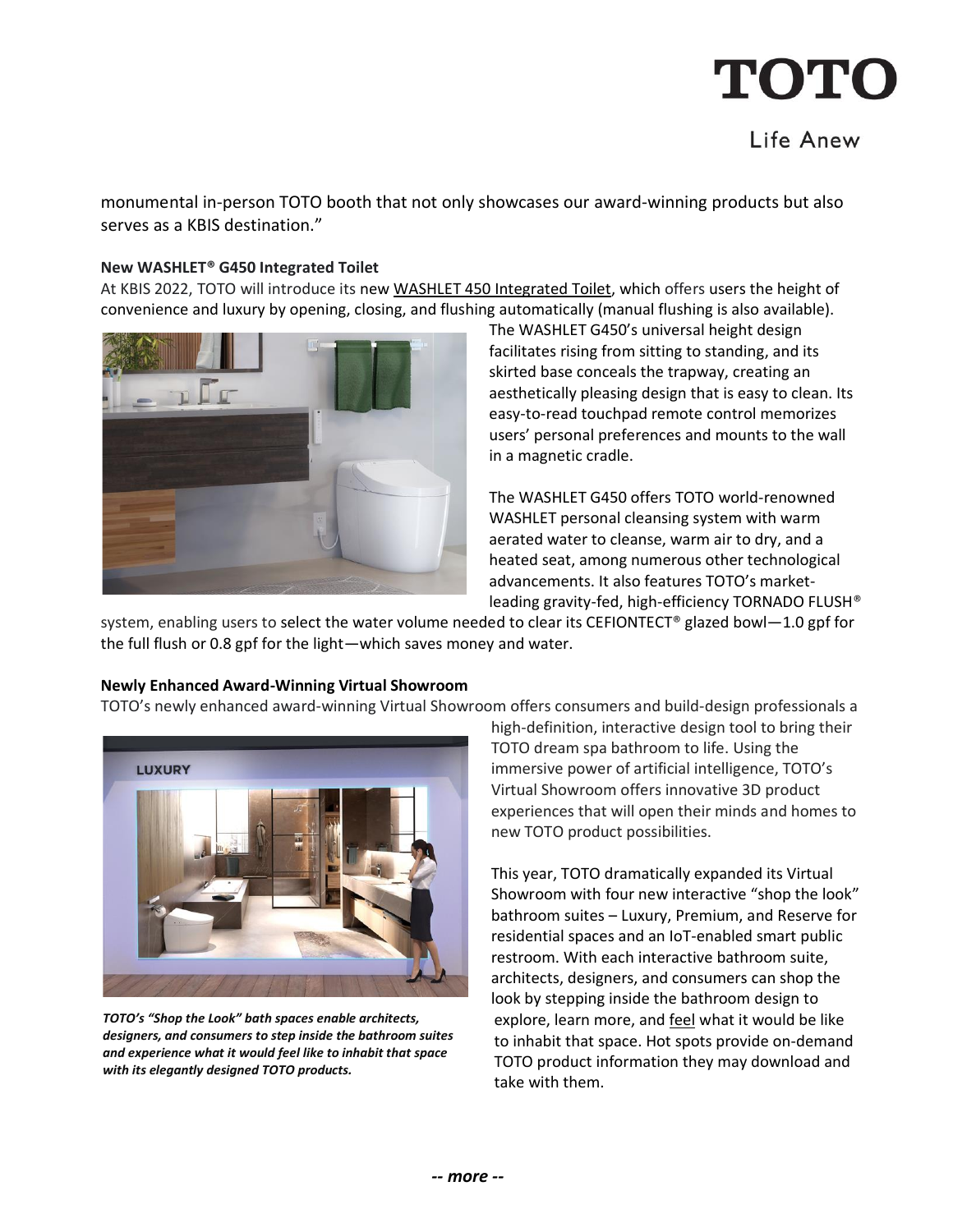### Life Anew

For example, when consumers and design-build professionals step into TOTO's Luxury interactive bathroom suite, they will experience the beauty and elegance of TOTO's

- [NEOREST® AH Smart Toilet,](https://www.totousa.com/neorest-ah-dual-flush-toilet-10-08-gpf)
- Drop-In [Flotation Tub with RECLINE COMFORT](https://www.totousa.com/flotation-drop-in-1700) technology,
- [Luxury Square Showerhead](https://www.totousa.com/square-showerhead-2-mode-175-gpm) and [Square Handshower](https://www.totousa.com/square-handshower-1-mode) with WARM SPA® and COMFORT WAVE® technology, and
- [GE Single Handle Semi-Vessel Faucets](https://www.totousa.com/ge-single-handle-faucet-12-gpm-semi-vessel) and [GE Roman Tub Filler with Handshower.](https://www.totousa.com/ge-four-hole-tub-filler-trim)

Hot spots provide TOTO product information at their fingertips, which they may easily download and take with them.

#### **CLEANOVATION**®**: Revolutionary Cleanliness Technologies that Ensure a Better Quality of Life**

CLEANOVATION, which combines the words "clean" and "innovation," articulates TOTO's commitment to the kind of refreshing *cleanliness* that promotes peace of mind, beauty, and wellness through its technological innovations that provide consumers with a cleaner, better quality of life as they help protect the planet.



**[WASHLET:](https://www.youtube.com/watch?v=U8KyBlGWI2k)** People across the U.S. have shifted their daily ritual from wiping to washing with TOTO's [WASHLET](https://washlet.totousa.com/) bidet seat. They have come to appreciate the many benefits of personal cleansing with water. Far superior to the paper alternative, Americans now experience a new kind of clean with WASHLET that leaves them more refreshed and confident than they have ever felt after a bathroom break.

WASHLET uses pure, clean water – and myriad technological innovations – to make consumers cleaner and more refreshed than they have ever felt. When the cleansing cycle is activated, a streamlined wand wit[h AIR-](https://www.youtube.com/watch?v=Lld8NSGslJk)IN WONDER-WAVE<sup>®</sup> technology extends from beneath the seat to provide a soothing warm flow of aerated water for [complete cleansing.](https://www.youtube.com/watch?v=7UYuLqRA_NM) Because the water is drawn directly from the home's freshwater supply,

WASHLET delivers warm, aerated water that is always clean and pure. Once the cleansing cycle is completed, users may engage the drying cycle, which uses warm air to gently dry the area, protecting the environment by reducing the need for toilet tissue.

TOTO's WASHLET bidet seats will fit most standard North American toilets. Installing WASHLET is as easy as changing the toilet seat. Consumers may refresh their bathroom with WASHLET in less than an hour and begin enjoying the cleanliness and comfort of personal cleansing with warm water.

Since its launch in 1980, TOTO has sold more than 50,000,000 WASHLET units worldwide, sparking a global revolution from wiping to washing.

**WASHLET+:** TOTO's innovative [WASHLET+ models](https://www.totousa.com/products/washlet#subcategories=10175212631916030446) harmoniously connect a high-performance TOTO toilet and WASHLET+ personal cleansing unit with no visible hoses or cords. Designed for every home, WASHLET+ is the smart way to introduce the comfort and cleanliness of TOTO technology to homeowners' lives. TOTO offers a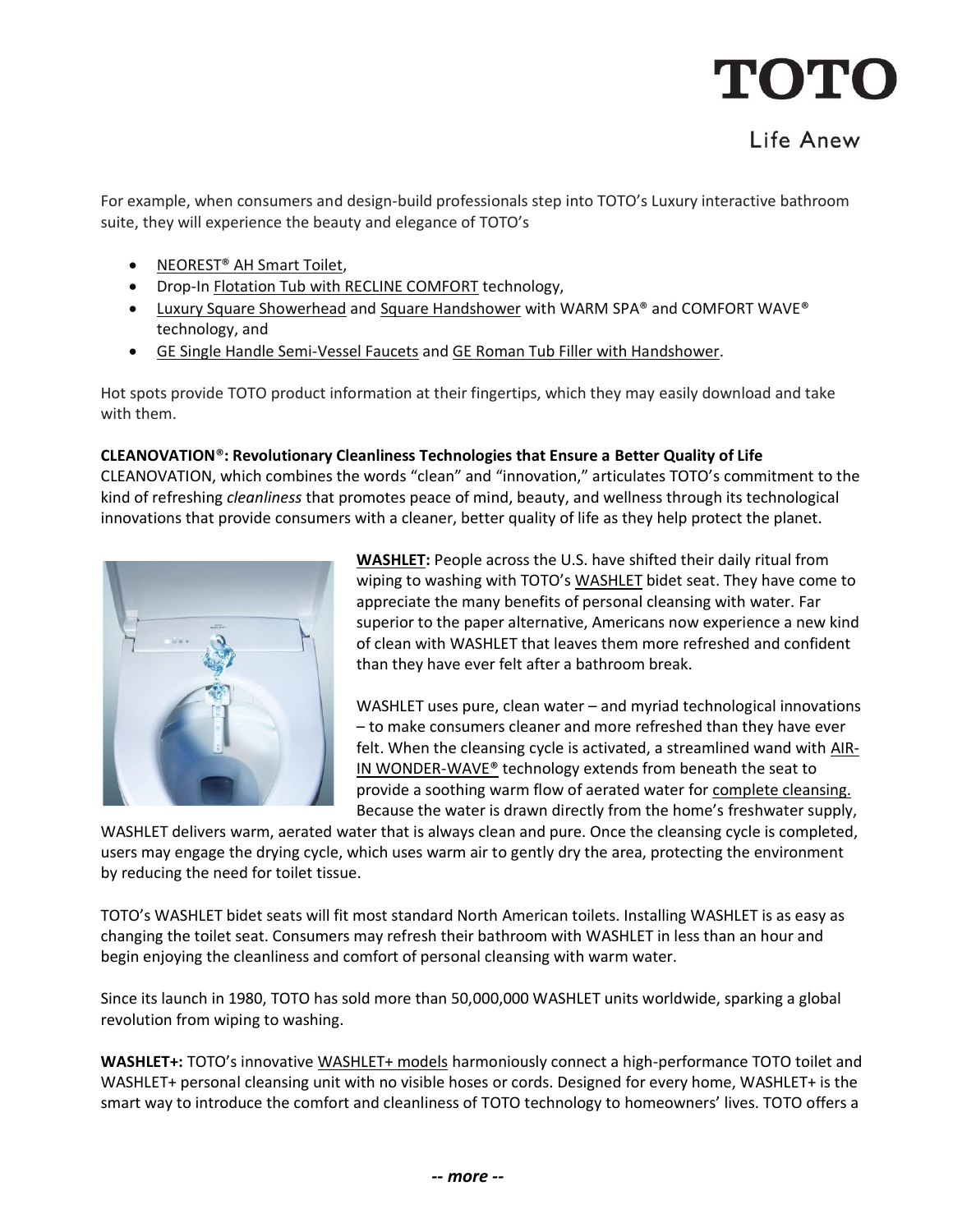# TOTC

### Life Anew

wide range of WASHLET+ models for every bathroom's décor, enabling homeowners to receive the maximum benefit of clean innovation and seamless design.



**NEOREST:** TOTO's [NEOREST Smart Toilets](https://www.totousa.com/products/toilets/neorest#subcategories=10172481656479412699) offer the most innovative, design-forward array of smart toilets available with integrated WASHLET personal cleansing technology. NEOREST Smart Toilets respond to consumers' needs intuitively and luxuriously. [NEOREST](https://www.totousa.com/neorest) offers elegant designs drawn from nature, cutting-edge technology, flawless performance, and extraordinary comfort, providing an unparalleled sense of relaxation in the most comfortable and refreshing way possible.

TOTO believes that the bath space should be a relaxing, restorative place where homeowners escape daily life's stresses and their everyday bathroom rituals are transformed into enriching experiences. With NEOREST Smart Toilets, TOTO has brought its design, innovation, and exceptional performance philosophy to its most beautiful and welcoming expression.

#### **CLEAN SYNERGY**

With the need for cleanliness and hygiene at the forefront of consumers' minds, TOTO [NEOREST](https://www.totousa.com/products/neorest#subcategories=10176582062232732661) Smart Toilets and [WASHLET+](https://www.totousa.com/search?query=washlet%2B) models offer advanced cleaning technologies that work synergistically to keep the toilet bowl fresh and clean at all times:

- **[PREMIST®](https://www.youtube.com/watch?v=SUc4CxRS_yg):** The bowl's interior is sprayed with a fine water mist to reduce waste's ability to stick to its surface, which results in a better clean.
- **[CEFIONTECT:](https://www.youtube.com/watch?v=q7yC84CwHo4)** TOTO's nano-technology glaze seals the porcelain with an ionized barrier, creating a super-slippery, non-porous surface that leaves waste nowhere to cling.
- **[TORNADO FLUSH SYSTEM:](https://www.youtube.com/watch?v=kwAIZgyCboA)** The rimless bowl design and 2.5 diameter trapway use 100% of the water to remove waste effectively and clean every inch of the bowl and rim. TOTO's TORNADO FLUSH system optimizes water conservation (1.28 or 1.0 gallons per flush) while setting a high bar in *quiet* world-class flushing performance.
- **[EWATER+](https://www.youtube.com/watch?v=rPG_reHr2uo)**®: The cleanliness of the bowl's surface and the interior and exterior of WASHLET and NEOREST wands is ensured by automatically misting them with electrolyzed water, a well-known cleaning agent, which reduces the need for harsh cleaning chemicals. Electrolyzed water is produced by electrolysis of the chloride ions in ordinary tap water. It is completely free of added chemicals and harsh cleaning agents. Over time, EWATER+ returns to its original state as regular tap water.

**[ACTILIGHT® ADVANCED CLEANING TECHNOLOGY:](https://www.youtube.com/watch?v=27VORWaAZSc)** Available on TOTO's [NEOREST NX2,](https://www.totousa.com/neorest-nx2-dual-flush-toilet-10-gpf-08-gpf) [NEOREST 750H,](https://www.totousa.com/neorest-750h-dual-flush-toilet-10-and-08-gpf-with-actilight) and wall-hung [NEOREST AC,](https://www.totousa.com/neorest-ac-wall-hung-dual-flush-toilet-with-actilight) ACTILIGHT synergizes TOTO's CLEAN LIGHT and revolutionary titanium dioxide and zirconium bowl glaze. CLEAN LIGHT activates TOTO's proprietary glaze, generating super hydrophilic, photocatalytic power to decompose waste, dirt, and grime on the toilet bowl's surface and easily wash it away. As a result, even microscopic particles and debris are removed.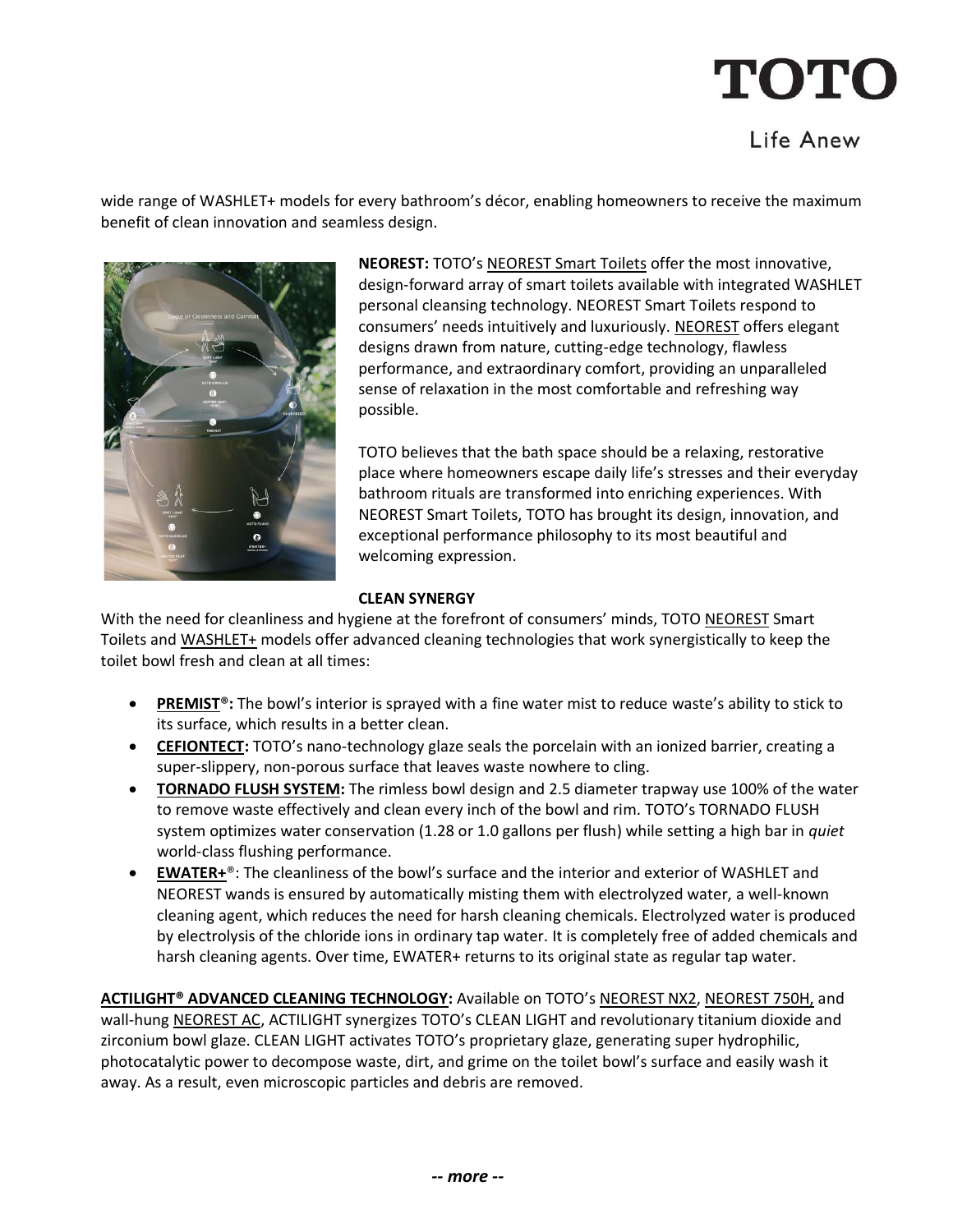### Life Anew

**TOUCHLESS PRODUCTS:** Today, more than ever before, consumers want to decrease public restroom touchpoints in airports, shopping centers, schools, offices, and other facilities where they might come into contact with infectious diseases like the coronavirus, influenza virus, or norovirus, to name but a few. With hands-free faucets, flush valves, and soap dispensers, TOTO's [TOUCHLESS technology](https://www.totousa.com/touchless) provides consumers with the confidence that their restroom experience will be clean, comfortable, and convenient.



**ECOPOWER® TECHNOLOGY:** TOTO's TOUCHLESS [smart-sensor faucets](https://www.totousa.com/products/commercial#subcategories=10170249937293649938) an[d flush valves for toilet and urinal](https://www.totousa.com/products/commercial#subcategories=10172282318988567253) harness its [ECOPOWER technology,](https://www.youtube.com/watch?v=10YGzGgnjb0) which generates electricity each time water spins a small internal turbine. This electrical energy is stored in a series of capacitors to power the TOUCHLESS faucet or flush valve. There is no minimum usage requirement. TOTO's self-powered ECOPOWER hydroelectric technology generates power during use. No need for hard wiring to the building's electrical system or routine battery replacement, which is costly and hazardous to the environment.

**IOT-ENABLED PRODUCTS:** To provide consumers with a consistently clean, comfortable public restroom experience no matter where they travel for work or play, TOTO has launched an array of IoT-enabled products for [smart, fully-connected public restrooms,](https://www.totousa.com/toto-smart-restroom) which include: [IoT-Enabled ECOPOWER Smart-Sensor Flush Valves for Toilets and](https://www.totousa.com/products/commercial#subcategories=10172282318988567253&iot_subcats=10172282318988567253)  [Urinals,](https://www.totousa.com/products/commercial#subcategories=10172282318988567253&iot_subcats=10172282318988567253) [IoT-Enabled ECOPOWER Smart-Sensor Faucets,](https://www.totousa.com/products/commercial#subcategories=10170249937293649938&iot_subcats=10170249937293649938) and [IoT-](https://www.totousa.com/products/commercial#subcategories=10171137225267680923&iot_subcats=10171137225267680923)[Enabled Auto Soap Smart-Sensor Dispensers.](https://www.totousa.com/products/commercial#subcategories=10171137225267680923&iot_subcats=10171137225267680923)

TOTO's IoT-enabled, smart-sensor products connect seamlessly with the [KOLO™ Smart Monitoring System](https://www.gppro.com/gp/solutions/kolo-smart-monitoring-system?utm_source=press-release&utm_medium=public-relations&utm_campaign=kolo-smart-monitoring-system) by GP PRO, a division of Georgia-Pacific, to deliver reliable, customizable, and secure monitoring and analysis of connected restroom fixtures to a dashboard that facility managers monitor via phone, tablet, or computer. For example, facility managers and their custodial staff will receive real-time updates or alerts on:

- the number of toilet and faucet activations and their water consumption;
- operational abnormalities such as leaks or product malfunctions;
- user safety, alerting staff to check the toilet stall when an occupant has remained in it for more than 30 minutes; and
- consumer traffic to determine optimal periods for cleaning and repairs.

Facility managers harness this information to dramatically increase consumers' satisfaction with their public restroom experience and solve real-world business issues to manage their workforce better and make substantial cost savings in their restrooms' operation.

*Journalist's Note: High-resolution digital images of the WASHLET G450 Integrated Toilet, award-winning Virtual Showroom, WASHLET, WASHLET+, NEOREST, IoT-Enabled, and TOUCHLESS Products are immediately available upon request.*